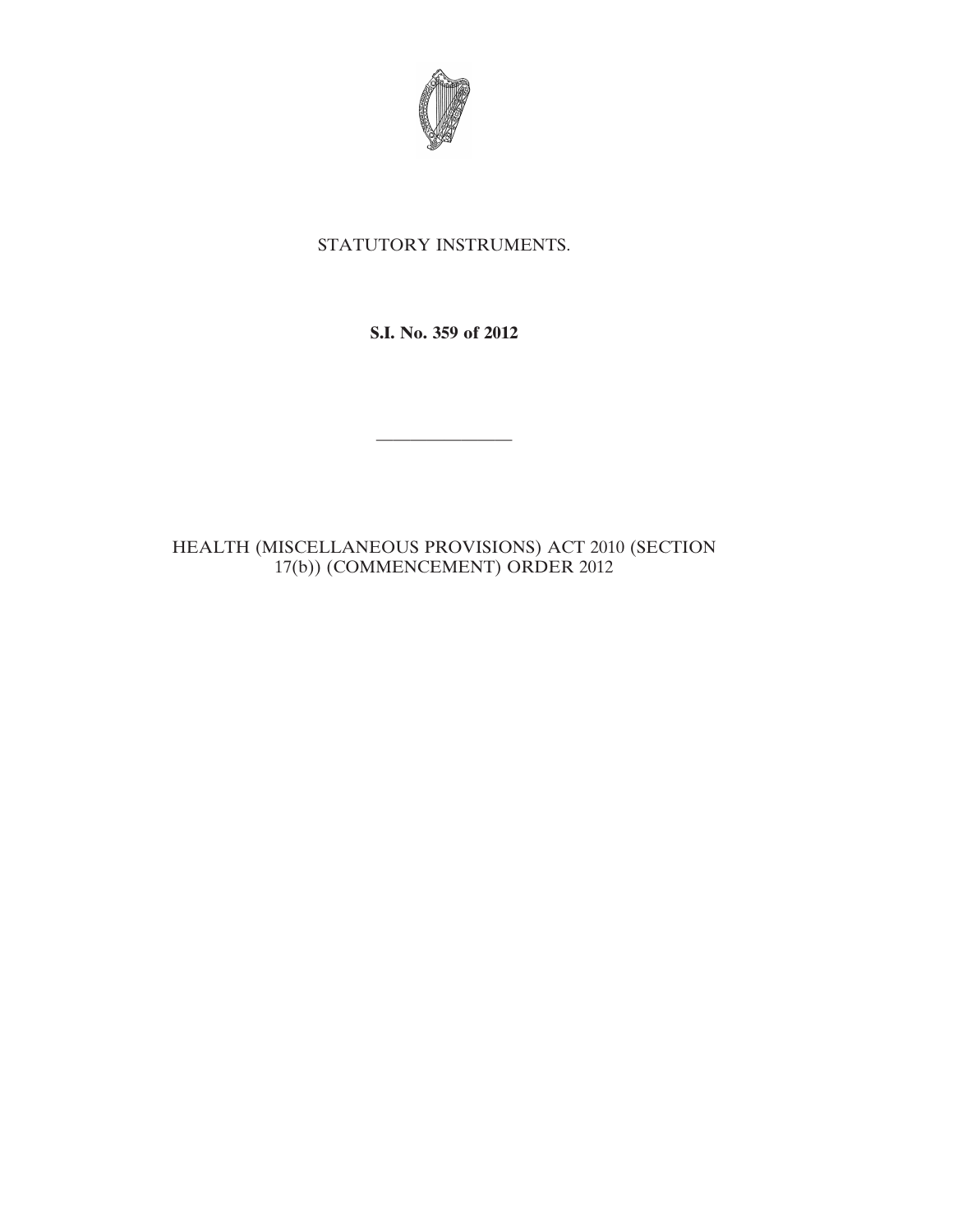## HEALTH (MISCELLANEOUS PROVISIONS) ACT 2010 (SECTION 17(b)) (COMMENCEMENT) ORDER 2012

I, JAMES REILLY, Minister for Health, in exercise of the powers conferred on me by section 1 of the Health (Miscellaneous Provisions) Act 2010 (No. 18 of 2010) (as adapted by the Health and Children (Alteration of Name of Department and Title of Minister) Order 2011 (S.I. No. 219 of 2011)), hereby order as follows:

1. This Order may be cited as the Health (Miscellaneous Provisions) Act 2010 (Section 17(*b*)) (Commencement) Order 2012.

2. The 1st day of October 2012 is appointed as the day on which section 17(*b*) of the Health (Miscellaneous Provisions) Act 2010 (No. 18 of 2010) shall come into operation.



GIVEN under my Official Seal, 20 September 2012.

> JAMES REILLY, Minister for Health.

*Notice of the making of this Statutory Instrument was published in "Iris Oifigiúil" of* 25*th September*, 2012.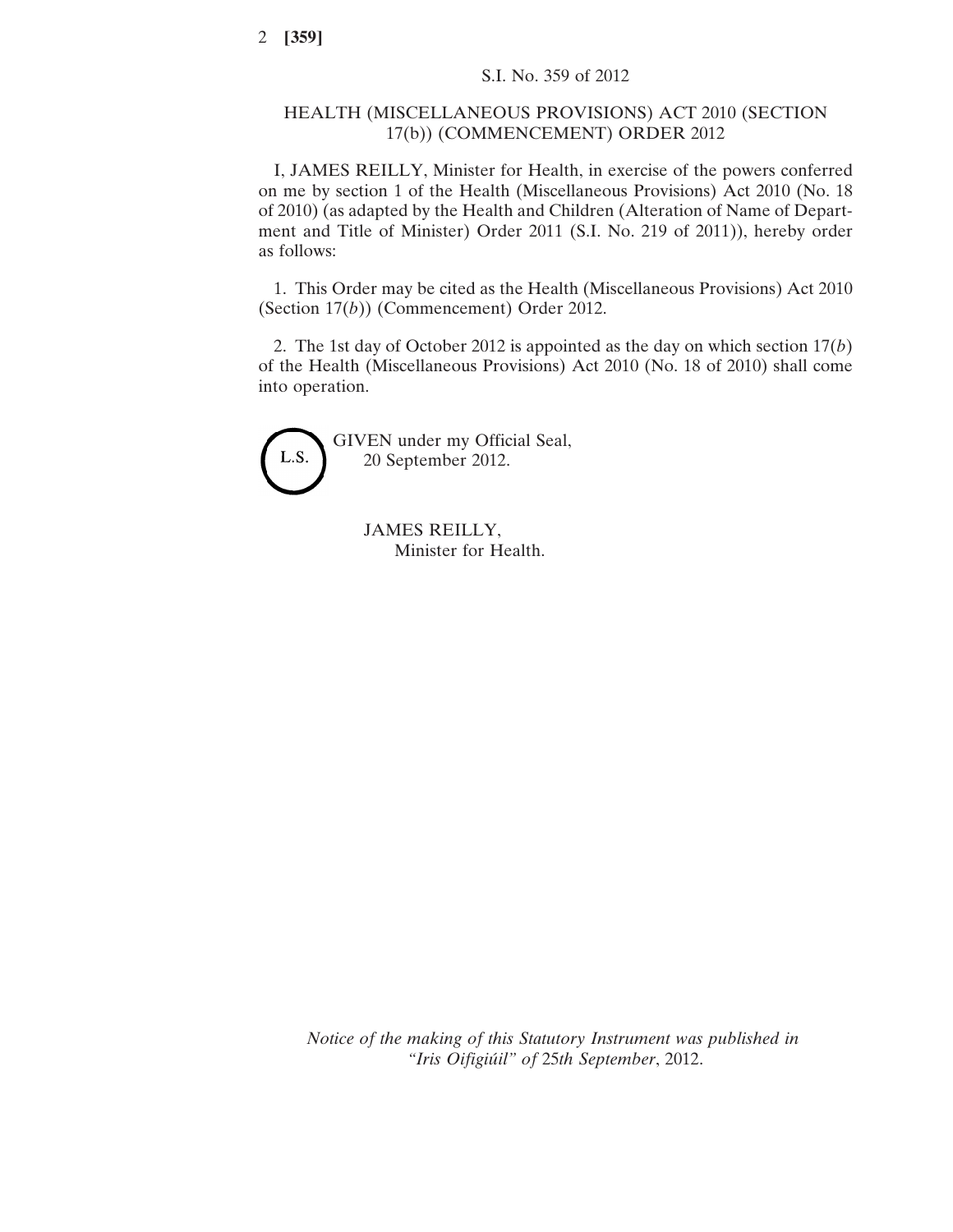**[359]** 3

## EXPLANATORY NOTE

*(This note is not part of the Instrument and does not purport to be a legal interpretation.)*

The effect of this Order is to commence section 17(*b*) of the Health (Miscellaneous Provisions) Act 2010. Section 17(*b*) amends the definitions of "allowable deduction" and "minimum retained income threshold" in the Nursing Homes Support Scheme Act 2009.